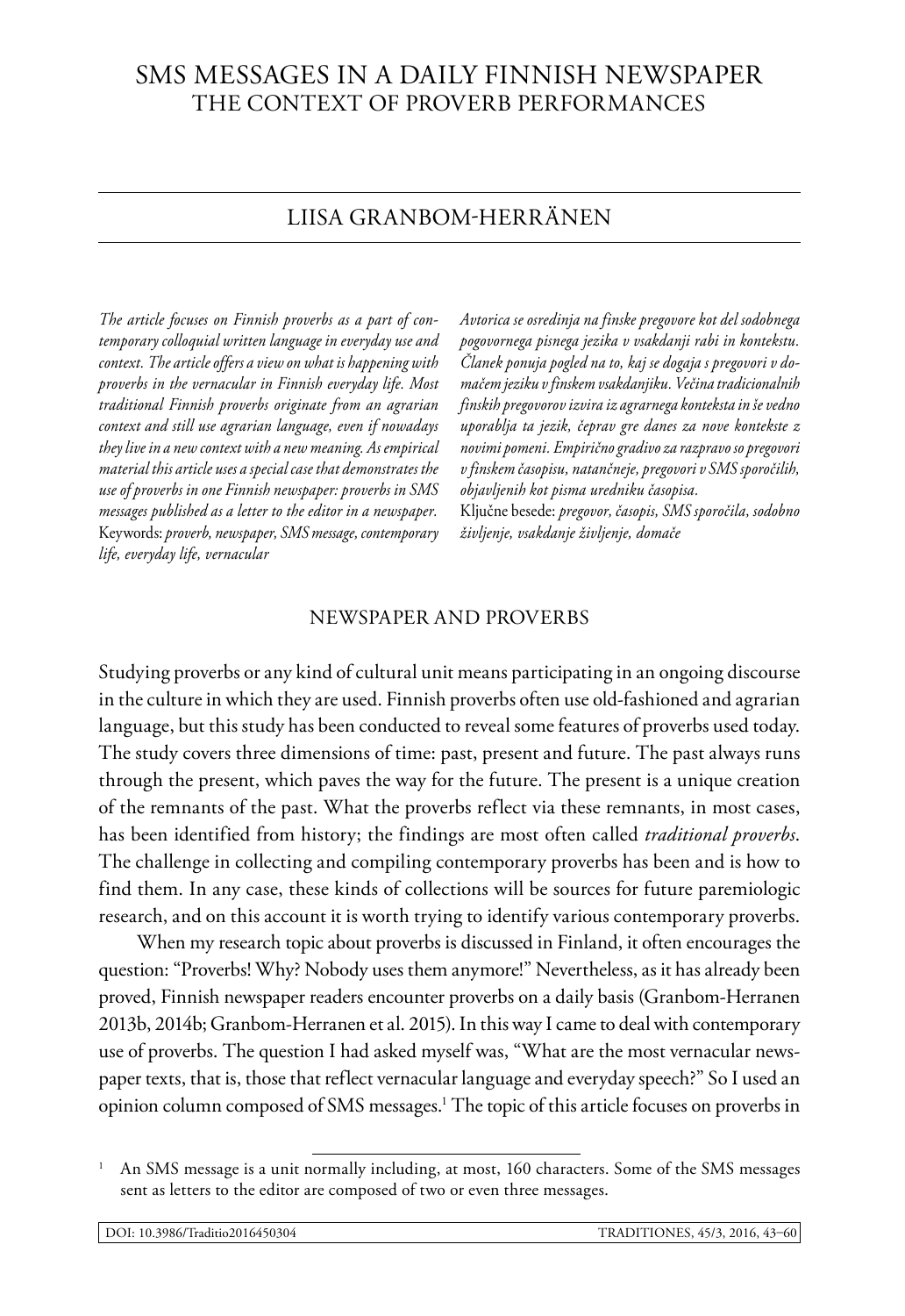everyday context. They are included in SMS messages published as letters to the editor in the daily newspaper *Salon Seudun Sanomat*<sup>2</sup> [Salo District Newspaper]. In this newspaper, everyday readers encounter proverbs and references to them included in published SMS messages.

The topic of proverbs and newspapers has also been studied before the aforementioned newspaper projects. The use and occurrence of proverbs in media texts have been previously analysed from various aspects (see e.g. Lüthi 1970; Mieder 1971, 2008; Piltz 1989; Chlosta et al. 1993; Carson Williams 2009). This article is continuing the so-called newspaper project, which has been a part of a co-operative study conducted in Estonia, Finland and Slovenia from 2012 to 2014.<sup>3</sup> The project dealt with newspapers from a paremiologic point of view. In order to know if proverbs could be found in contemporary use, the newspapers were followed up within a one-week period in May 2012. Since the result was positive, as newspaper texts included proverbs, the next period to collect material took place during one month in May 2013. Before the pre-study focusing on newspapers in 2012, analyses from the paremiologic point of view for this three-country project mainly comprised Estonian media texts (Järv 1999; Krikmann 2005). They paved the way for pre-studies (Babič 2013; Granbom-Herranen 2013b; Lauhakangas 2013; Voolaid 2013); the material from 2012 consisted of newspapers from a one-week period. Since the studies conducted in 2012 considered various newspapers from different countries, regions and cultures, comparisons were not made. On the whole, the results gave some hints about the contemporary use of proverbs in newspapers and raised new questions for further research for each of these three countries. This article continues with these findings, combining the materials of 2012 and 2013 and concentrating on proverbs used in SMS messages in the letters to the editor column, in Finnish called *Tekstarit* (the vernacular form of *Tekstiviestit*, or SMS messages in English).

## THE FINNISH PROVERB IS A PROVERB USED BY THE GENERAL PUBLIC IN VERNACULAR FINNISH

As understood in this article, a Finnish proverb is a short, independent statement in Finnish<sup>4</sup> that can also be understood as a generalizing expression and which is or has

<sup>2</sup> Later also abbreviated *SSS*.

<sup>3</sup> More in Babič 2013; Granbom-Herranen 2013b, 2015; Lauhakangas 2013; Voolaid 2013; Granbom-Herranen & Babič & Voolaid 2015 as well as in Piret Voolaid's article in this volume.

<sup>4</sup> Finnish proverbs have not been and are not used only in the Finnish language. Finnish proverbs also exist in Swedish (today Finland Swedish), Sámi (today Northern Sámi, Skólt Sámi and Inar Sámi) and Romany. In contemporary English and mixed English, proverbs exist that were originally Finnish proverbs (f. ex. "*Elämä on laiffii"* [Life is life], more about this proverb in Granbom-Herranen 2013b). In the future, there will surely be increasingly more mixed-language Finnish proverbs partly originating from various languages of the second- or third-generation members of the Finnish population who have an international background (in 2015 in Finland, more than 135 languages were spoken).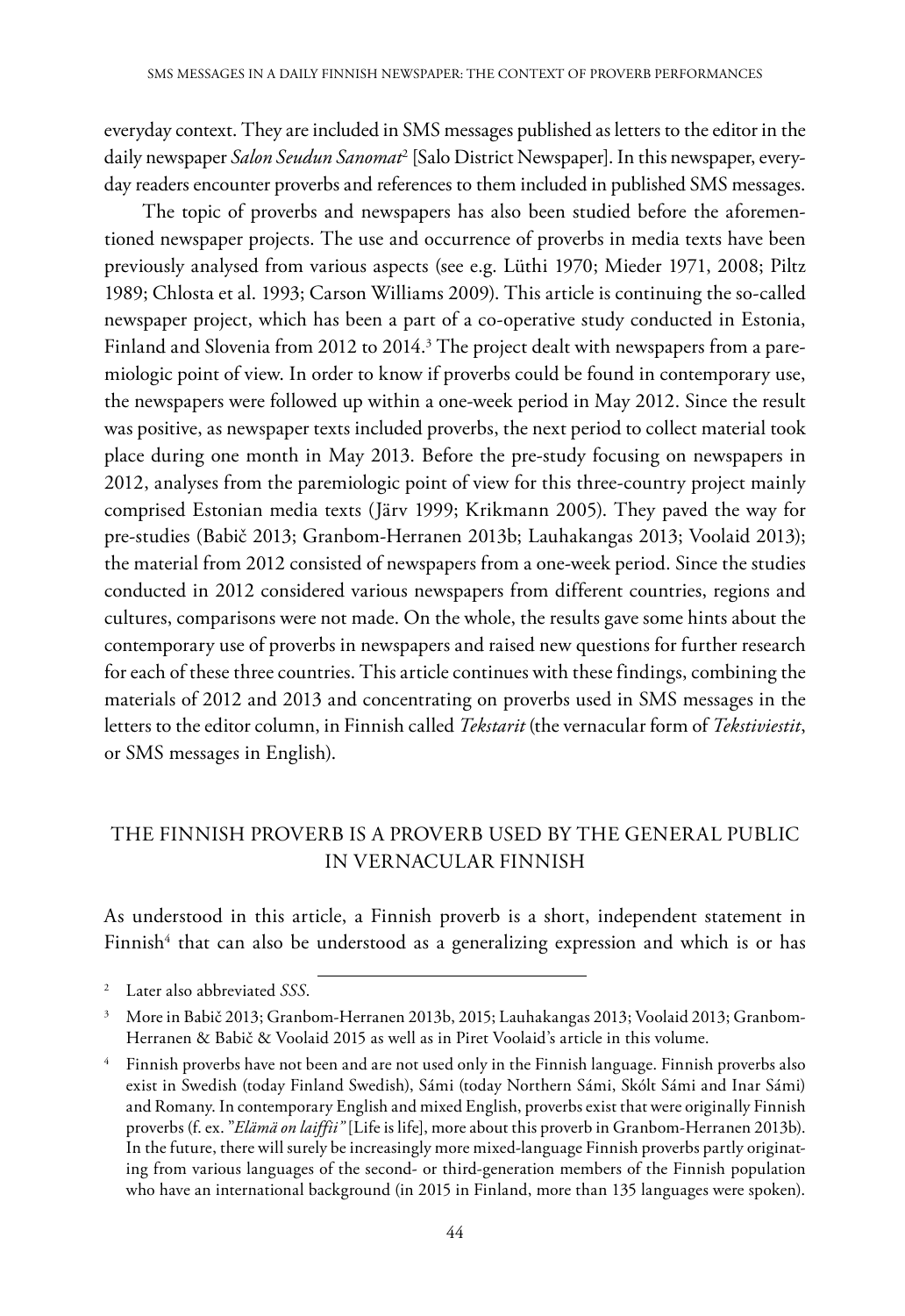been a familiar utterance within the framework of a particular time and place. The most commonly exposed characteristic of a proverb is that it is a short, independent statement in a relatively stable form, which is or has been familiar within a framework in time and place; therefore, proverbs are a shared tradition. In this article, the expression *traditional proverb* means an utterance that in Finland is commonly accepted to be an old proverb.<sup>5</sup> The concept *contemporary proverb* includes proverbs used today, in other words, traditional proverbs, modern proverbs<sup>6</sup> and Bible quotations as well as references to them (which are not proverbs proper). Otherwise, the concept *traditional* is to be understood as typical and usual either in the past or present.

The challenge of defining a proverb is not specific to either traditional or modern units of this kind. As Wolfgang Mieder says, this problem is not new; the need to define it is as old as interest in this genre. However, these days studies in folkloristic paremiology do not search for a common, universal and multipurpose definition of the proverb. This period has passed, and each researcher makes their own definitions by using those already in existence (Mieder 1993: 18). The concept *proverb* has never been defined in a perfect way; this task has been seen as too difficult, as there are no particular features that could indicate that a sentence is a proverb (Dundes 1981: 44). Mieder suggests that the best solution might be to agree with Archer Taylor (1981: 6), who has stated that "an incommunicable quality tells us this sentence is proverbial and that one is not". Anyway, as Finnish folkloristic scholar Lauri Honko (1989: 14) says: "It is not always necessary, or even possible, in the dynamic research tradition to define the key concepts exhaustively, for there must always be room for new connections".

In this study, one of the starting points for identifying an utterance as a proverb leans on Paul Grice's cooperative principle including categories of quantity, quality, relation and manner (Grice 1975: 45–46), even if Grice's categories are not exclusionary ones. All these categories can be violated either consciously or subconsciously. The use of a proverb violates one or more of the abovementioned categories. The way one recognizes the proverb in speech or a text is problematic in a similar manner to the way one recognizes a metaphor. Their meaning is based on differences from the ongoing discourse and they conflict with a proper speech act.<sup>7</sup>

<sup>&</sup>lt;sup>5</sup> Most of the traditional Finnish proverb types are included in these three published collections: Nirvi & Hakulinen 1953 [1948], Kuusi 1993 [1953] and Laukkanen & Hakamies 1997 [1978]. The concept *proverb* in Finland has primarily been advanced to coincide with the types and structures presented in the aforementioned publications.

<sup>6</sup> Modern proverbs have many names in paremiologic etic language (Granbom-Herranen 2011: 286). Sometimes the concept *modern proverb* is bound with some special timeline or year (cf. Mieder 2014: 17). In this article the concept *modern proverb* means the contemporary use of a proverb, which is neither a traditional proverb nor a Bible quotation.

<sup>7</sup> For more about proverbs and the cooperative principle, see Granbom-Herranen 2010b: 49, 2014a.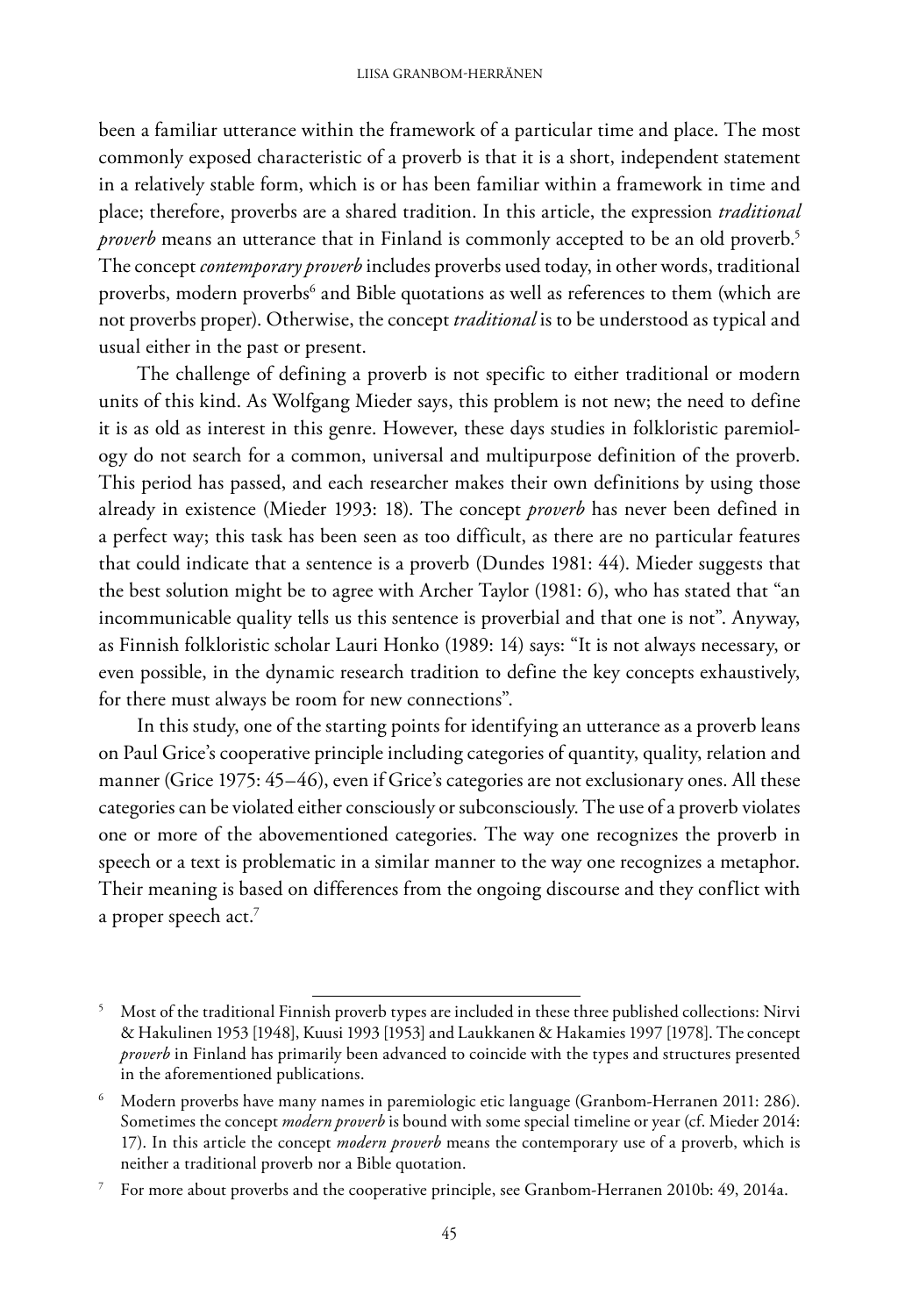What is meant by the term *proverb* (*sananlasku)* is quite clear to Finnish proverb users, even if it is not as clear as Mieder and Shirley Arora note in their proverb materials for English speakers (Arora 1994: 4; Mieder 1993: 36). It is obvious that users of proverbs cannot always identify proverbs or determine a difference between proverbs and other proverbial expressions (see also Čermák 2005; Järv 1999). Another question is whether it actually matters if we accept the two parallel ways to see proverbs: on the one hand, the emic language that is known within a group and, on the other hand, the researchers' etic language (Headland 1990). I tender to count with the emic definition as I have accepted the view of proverb users. Sometimes the concepts *proverb*, *saying*, *Bible quotation*, etc. are used as synonyms, but all these indicate the proverbiality of a given expression.

Proverbs in spoken language are in many ways the same as proverbs in the colloquial written form in media language, everyday political rhetoric, the mass media or on the Internet. This might be crystallized in the following example taken from the wider material. The examples deal with one proverb which occurs both as a traditional proverb and a modern one. The first example tells about a time about 80 years ago, and the two others are from 21st-century SMS material. The ground form of the proverbs says: *Niin metsä vastaa kuin sinne huutaa*. [The forest answers as somebody shouts to it]. The meaning is that everybody gives and receives at the same level.

#### LIFE STORY

When talking about the neighbours, my parents pointed out that all people, both richer than us and more in need than us, whether duller by nature or more communicative, were in some way all good people. They wanted to find something valuable in the blameworthy person. Just as a throwaway remark and by using some proper proverb, they often ended with the saying:

– *Tuumoo kahesti, ennen kun tuomihet* [Think twice before you judge], or

– *Huonokii mehtä vastaa niin ku ite huuvat* [Even a bad forest answers as you shout to it] (*PE85*, man, born 1914)

#### SMS

Anyway, I have gotten along with the townspeople very well. *Kummottos mettä huutta, simmot se vasta*. [The way you shout to a forest, that is the way it answers] – a local resident (*SSS*, sent 19. 8. 2006)

#### SMS

It was nice when we got a new school. There every teacher has their own laptop and many other fine things. Art was bought with 9,000 euros. Now we have to save money. – *sitä saa mitä tilaa* [you get what you order] (*SSS*, sent 18. 8. 2006)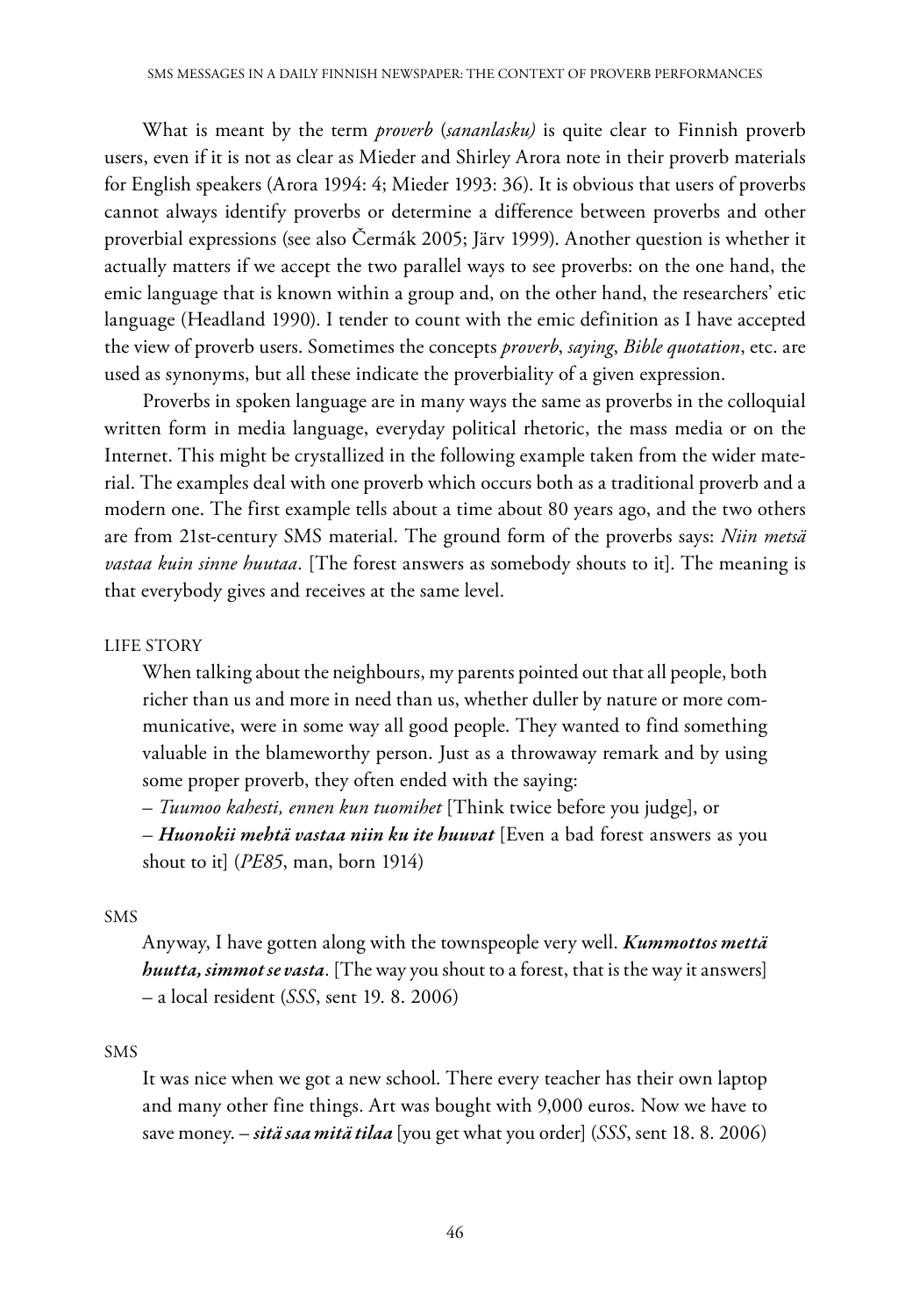## A PROVERB AS AND IN A SHORT PERFORMANCE

Research on the use of proverbs as and in a performance is based on folklorist Charles Briggs's (1988) ideas of proverb performances combined with the idea of Alain Badiou's *event* (Badiou 2009). The significance of an utterance has some starting points: first, language is not understood only as an instrument of communication but as linked to a thought (Vygotski 1967); second, I used Gottlob Frege's (2000) principle of context; and third, in order to be understood and interpreted, an utterance should follow Grice's (1975) *cooperative principle*. <sup>8</sup> The best known folkloristic scholars dealing with proverbs and performance theories are Briggs and Richard Bauman (Briggs 1988; Bauman & Briggs 1990; Bauman 1992).

The *performance* concept includes both verbal expressions and the behaviour by which the message is broadcast (Bauman 1992). Use of a proverb is a small performance which has a target bound with the situation and used words (Briggs 1988). A performance is always an interaction between the sender of some message (the speaker or writer using proverbs) and the audience (a real or assumed one). A proverb as or in a performance might be treated as what Badiou (2009) calls an event (or the proverb paves the way for an event); it might change the significance of the entire occasion. The proverb is often aimed at hitting an authentic and on-off note by terminating the speech or written text. The successful proverb performance sums up the kernel of the performance. It can function as a full stop. In the analysed SMS messages, 80 percent of proverbs or references to them were used in the signature. At the end of the message, they were used to sum up what was implemented or to make a full stop.

When making a pause in the discourse, the use of the proverb as a violating element introduces some new aspects. As an event or a short performance, the proverb is a fixed part of the entire situation: something is happening and proverbs might be identified with some tying phrase or markers (Čermák 2005). The proverb might be presented within some framework, like a word or a gesture, when some utterance is pointed out by the speaker – the author uses a proverb or saying to assure readers or listeners. In any case, the proverb as well as the interpretation is aimed at being associated with the situation. Some presumptions always exist behind the proverb, like an expected ground meaning $^{\circ}$  (or SPI) of the ground form as well as hypothetical situation for the proper use of a proverb. The

<sup>&</sup>lt;sup>8</sup> For more about how the significance of proverb is understood in this article, see Granbom-Herranen 2008; 2010b; 2013a.

<sup>9</sup> Ground meaning is a culture-bound *standard proverbial interpretation* (SPI) that is understood as the universal, so-called correct interpretation (Norrick 1985: 109−117). The SPI presupposes universality and is often seen as a correct interpretation when cultural prejudices are involved. According to Hilary Putnam (1975), universality of features among languages means universal structures, not universal meanings. Furthermore, similarity in intention, at a micro level, does not mean similarity in extension, i.e. at a macro level.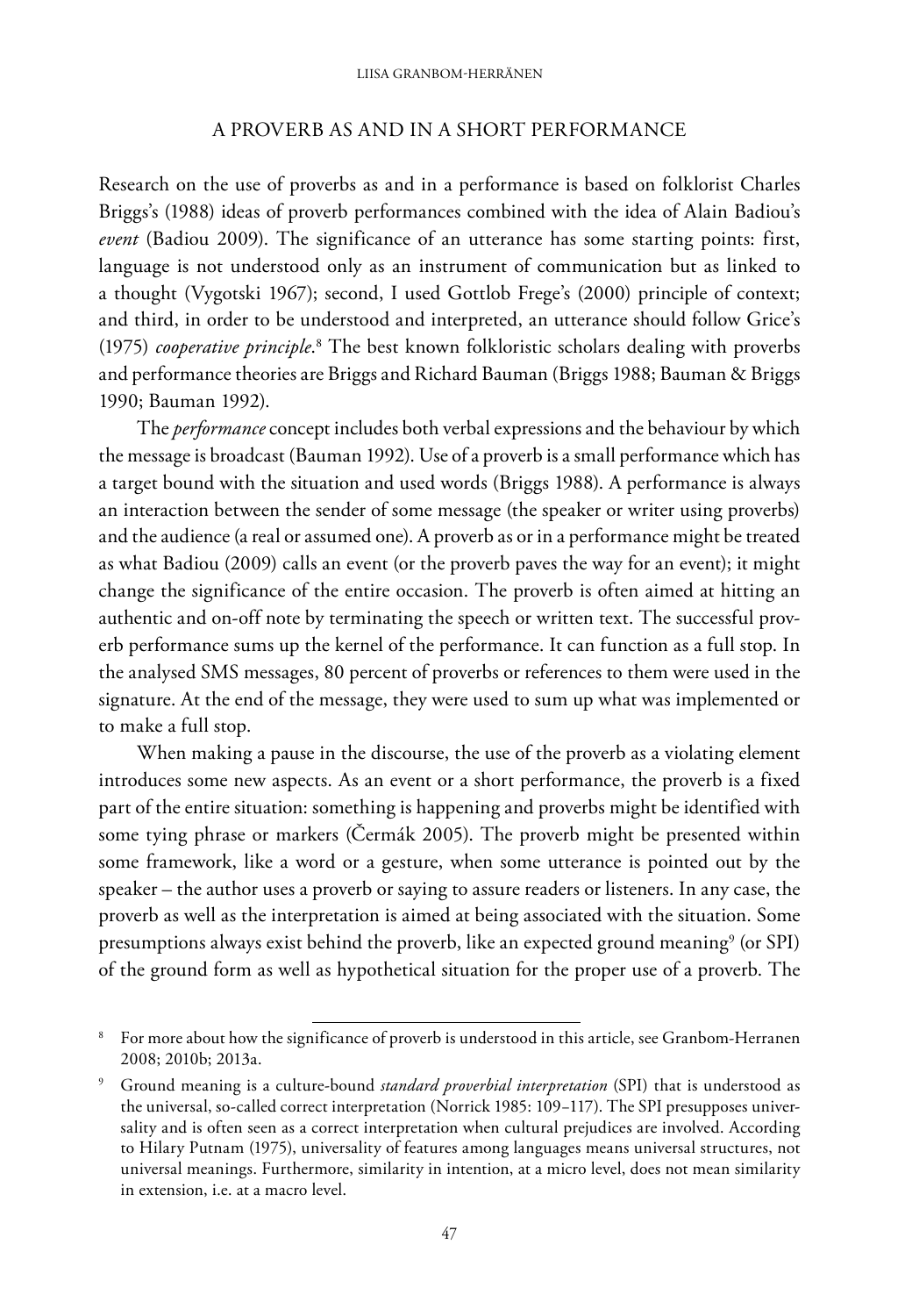association is not always what could be expected by knowing the ground meaning, as the significance and interpretation is actually in the context. Its use is meaningful in the particular context. Proverbs gain relevance in time and place, and the context in which they are to be understood as quite a wide concept. A proverb is used to affect something in some way; actually, in many cases the proverb user's role is often that of the wise man or that of the court jester.

As for the features of a proverb performance, Briggs (1985: 798–802) mentions that a proverb is a fixed part of some totality in which the owner of the proverb legitimizes what has been said. Often some verb is used to frame the proverb. A proverb is used as a helping hand, most often in the following constructions: "as the proverb says", "even a saying tells us", "you know the saying", "unlike the proverb says", "as everybody knows", "my grandmother used to say". František Čermák (2005) postulates that speakers may feel that it is necessary to introduce whatever they are going to say next by a word or combination of words. Čermák calls the units used in this function introducers of proverbs. When using a proverb, the speaker (or writer) leans on some authority of the past,<sup>10</sup> linking a third party to the situation. This has been verified especially within the pedagogical discourse (Briggs 1988; Granbom-Herranen 2008, 2013c). Every time the proverb is heard, it is related to the owner of the proverb, which is actually a combination of the person and the situation in which it was heard for the first time. Life stories also give descriptions of the emotions, feelings, and sensations present in the situation the proverb had been heard in. All this is linked with a proverb. Proverbs, as a part of folklore tradition, have been assumed to be the domain of the elderly and are supposed to be transferred from generation to generation. For example, the feature "handed down from generation to generation" (Mieder 2004) of proverbs is something that needs to be re-evaluated. However, from whom or where the proverb has been heard is not normally seen in SMS messages. (Granbom-Herranen 2010b: 63.)

A proverb is an utterance which functions as an event in a performance or as a short performance: it puts ideas together by referring to something that is supposed to be well known or a fact when the messages (e.g. a story) is repeated. It is easily remembered because of its form (shortness, rhythm). Today, besides SMS messages in newspapers, sermons and political speeches are examples of small performances where proverbs in oral and written form are comparable with each other. In everyday use, the speaker does not plan how to use proverb (when, where, in what form and to whom). Evidently, this happens in the same way as in colloquial written language. When making a pause in the discourse, the use of a proverb as a violating element introduces some new aspects (Granbom-Herranen 2010b: 48−50). In any case, the use of a proverb or a proverb itself adds value to the speech event. Following Briggs's definition of the proverb performance, all the following features of proverbs can be found both in oral use and colloquial texts: the proverb is a fixed part

<sup>&</sup>lt;sup>10</sup> The past does not always mean ancient times or when "elders of bygone days" lived, as Briggs (1988: 100) has said.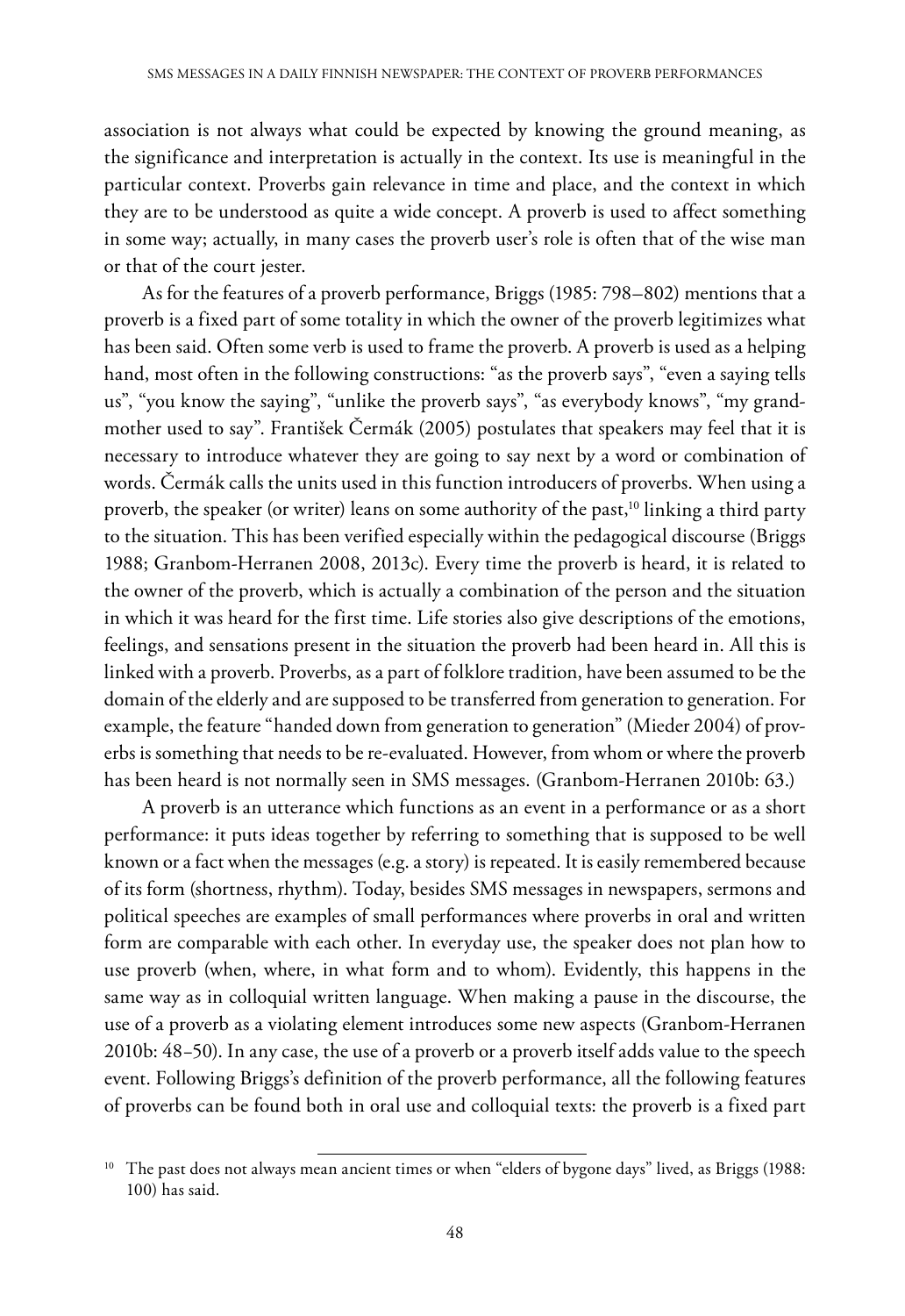of the event; there is an owner of the proverb; there is a verb that frames it; it aims at being associated with the situation; there is an expected ground meaning<sup>11</sup> behind the proverb; the use of the proverb is meaningful in a particular context; and it is used by the speaker in order to be assertive (Briggs 1985: 798–802). These presentational features do not disappear when the proverbs are moved to new setting, from speech to colloquial written language. Some common features behind the proverb performance in the verbal form and colloquial written language are quite obvious. The performer and the audience must share some common knowledge about the past in order to be able to relate the message to the activity.<sup>12</sup> Every proverb performance is interactive, and the communicative occasion is produced by the performer (speaker or writer) and the audience (listener or reader) together, even if feedback is not given immediately.

## CONTENT ANALYSES USED IN NEWSPAPER MATERIAL

*Salon Seudun Sanomat* is a regional newspaper. It is targeted at average people for everyday reading and it includes regional, national and international news. The newspaper is published daily except following some public holidays in Finland, such as 1 May. Established in 1919, it has always been published in Finnish. In 2009, the daily circulation of the newspaper was about 20,000 with about 50,000 readers (Granbom-Herranen 2013b). Most of the readers live in Salo and the surrounding area; Salo is a coastal town of about 54,500 inhabitants in the prosperous south-west region of Finland. It is worth noting that up to the 2010s, Salo was connected closely with Nokia and mobile phones, as much of Nokia's mobile phone industry as well as the research and development laboratory were situated in Salo. This means that directly or via subcontractors, as well as due to the need for all kinds of services, approximately half of the inhabitants made a living from Nokia's welfare. Meanwhile, the countryside in the Salo region represents the most agrarian area in Finland.

The newspaper began to publish the column for opinions sent as SMS messages in 2006 and was among the first newspapers in Finland to do so. This might have had to do with the fact that from the beginning, Nokia's mobile phones have been constructed for SMS message use. The column was first published five days in a week, but quite soon this column became a fixed and daily part of *Salon Seudun Sanomat*. The SMS messages column has always been located on page 2, always appearing in the same corner of this page (see Figure 1). The column *Tekstarit* contains 25–30 SMS messages per day, which is approximately a third of the messages the newspaper receives. Weekly, the published

<sup>&</sup>lt;sup>11</sup> As above in footnote 8.

<sup>&</sup>lt;sup>12</sup> However, there are always listeners and readers who are incapable of understanding and/or interpreting proverbs and even fewer the references to proverbs (Granbom-Herranen 2008: 184; Ferretti et al. 2007).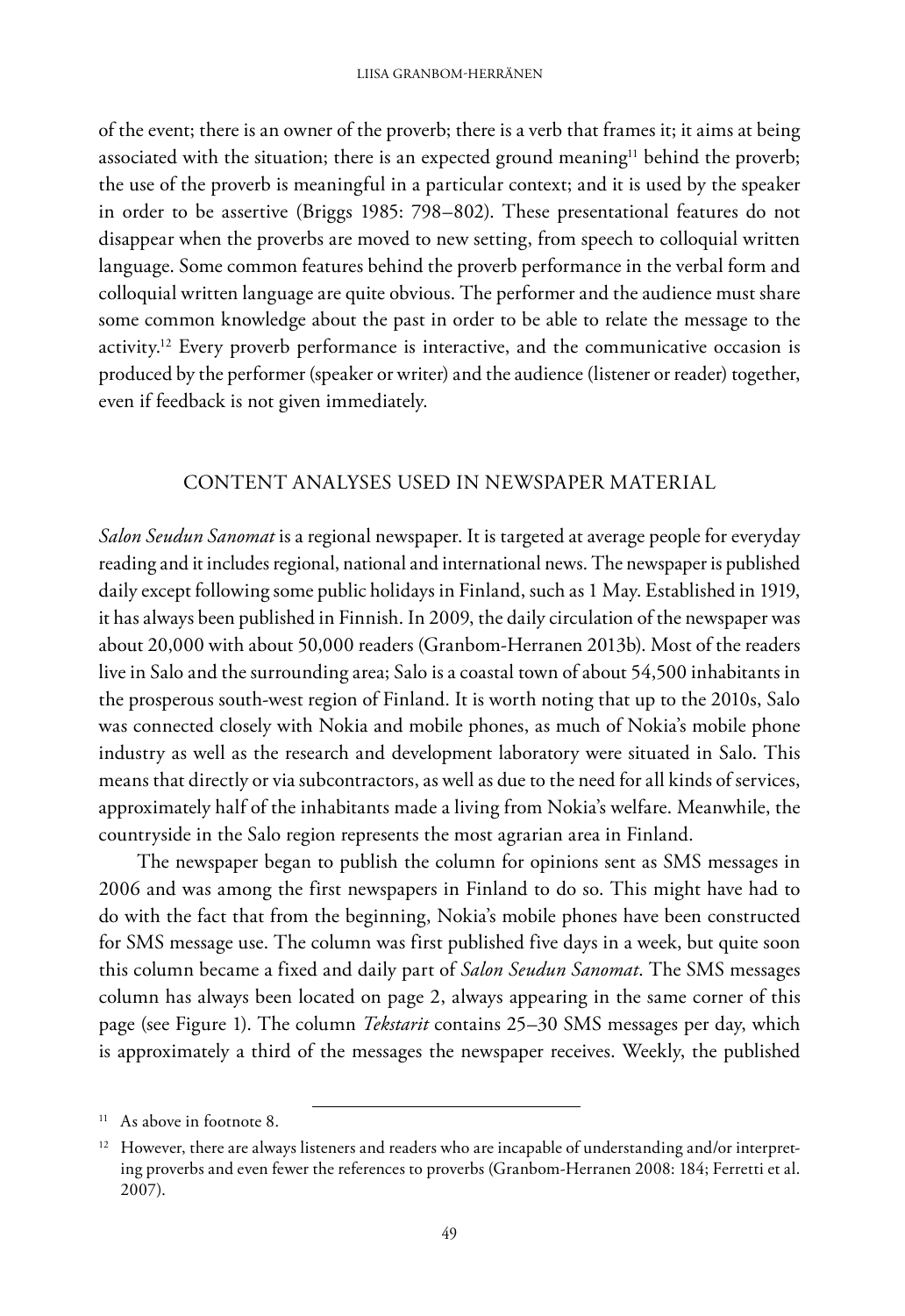SMS messages include a minimum of five proverbs or references to a proverb.13 As *Salon Seudun Sanomat* is a regional newspaper, it is relevant to assume that the SMS messages are produced by people living or working in the Salo region. Proverbs are transmitted in the form of cell phone SMS messages and act as letters to the editor, published in a column designated for opinions. Regarding the ethical issues in this study, the proverbs published in the newspaper are already public and the examples presented in the newspaper are given with the pseudonyms used by the authors of the messages.

By the term *newspaper*, I mean what a person physically gets as the paper version of the newspaper subscription. I have used the paper versions of newspapers. The reason for this choice is that the Internet version does not have free access, whereas the paper version is available in public libraries, so it is possible to read it for free across Finland. The paper version is written and published for average people. The first phase of the material collection was done over the course of one week (from Monday, 7 May to Sunday, 13 May in 2012) and the second phase over one month (from 1 May to 31 May 2013). The collected material includes all published SMS messages sent to *Salon Seudun Sanomat*.

In total, there were more than 50 proverbs, of which about 80 percent were used as signatures or a part of the signature of the opinion, as mentioned before. Contrary to what was expected, only three proverbs occurred with a marker:

*Sanotaan, että kissa kiitoksella elää. Mutta saisi edes kiitoksen. - Auttaja* (*SSS* 11.5.2013)

**It is said that** a cat lives on thanks. – But it would be nice to get even a thanks – Helper

*Utelias. Taitaa olla asioiden käsittely vielä kesken. Odottele rauhassa, kyllä se siitä. - Sanoi Manukin aikoinaan* (*SSS* 23.5.2013)

Curious. The discussion seems to be unfinished. Just wait in peace, it works out. – **Said also Manu back in the day**

*Sanotaan, että hanki elämä. Mistä sen voi ostaa. – Paljonko maksaa* (*SSS* 28.5.2013) **It is said, "**Get a life". But where is it possible to buy one? – How much does it cost

Out of the 53 contemporary proverbs, 22 were related to traditional proverbs<sup>14</sup> and 29 to modern ones.<sup>15</sup> Bible quotations were mentioned two times.

<sup>&</sup>lt;sup>13</sup> In newspaper opinion columns made up of SMS messages in the year 2012 (one week) and 2013 (one month), there were 1-4 proverbs (or references to them) published daily. In 2013, the one-month period included five days (4, 5, 16, 18 and 30 of May) without any proverbs in SMS messages.

<sup>&</sup>lt;sup>14</sup> In total, 9 proverbs and 13 references to proverbs.

<sup>&</sup>lt;sup>15</sup> In total, 24 proverbs and 5 references to proverbs.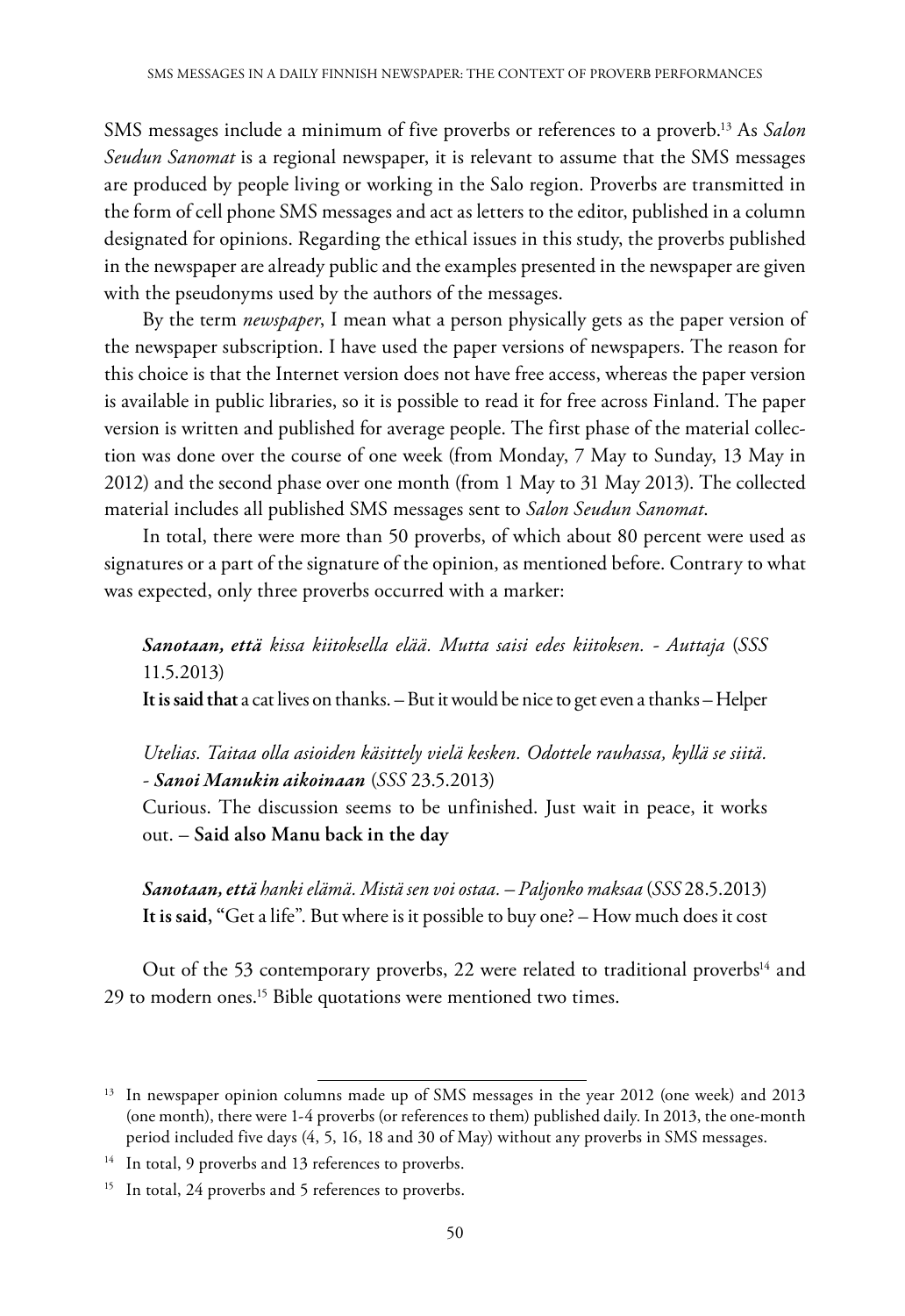#### Liisa Granbom-Herränen



Figure 1: Page 2 of *SSS,* of 8 May 2013.

For example, in the newspaper of 8 May 2013, there were two SMS messages with a proverb, as seen in Figure 2. The first one says:

*Kaksi tosi tyhmää liikenteessä, toinen ei anna vaihtaa kaistaa, ja toinen vielä tyhmempi alkaa käydä päälle. Olisi kai paras molemmilta panna kortti kuivumaan vuodeksi. Olisi aika miettiä, että ehkä sivistykseen kuuluu huomioida muutkin liikenteessä. - Miksi tyhmyys tiivistyy liikenteessä*

Two really stupid persons are stuck in traffic. The first one gives no opportunity to change to another lane and the other one, who is even more stupid, lashes out. It would be better to take their licenses away for a year. They would have time to think that one part of education is to take other people in traffic into account. – **Why stupidity grows more intense in traffic**

*Joukossa tyhmyys tiivistyy* [Stupidity grows more intense in a crowd] is the ground form of this traditional proverb.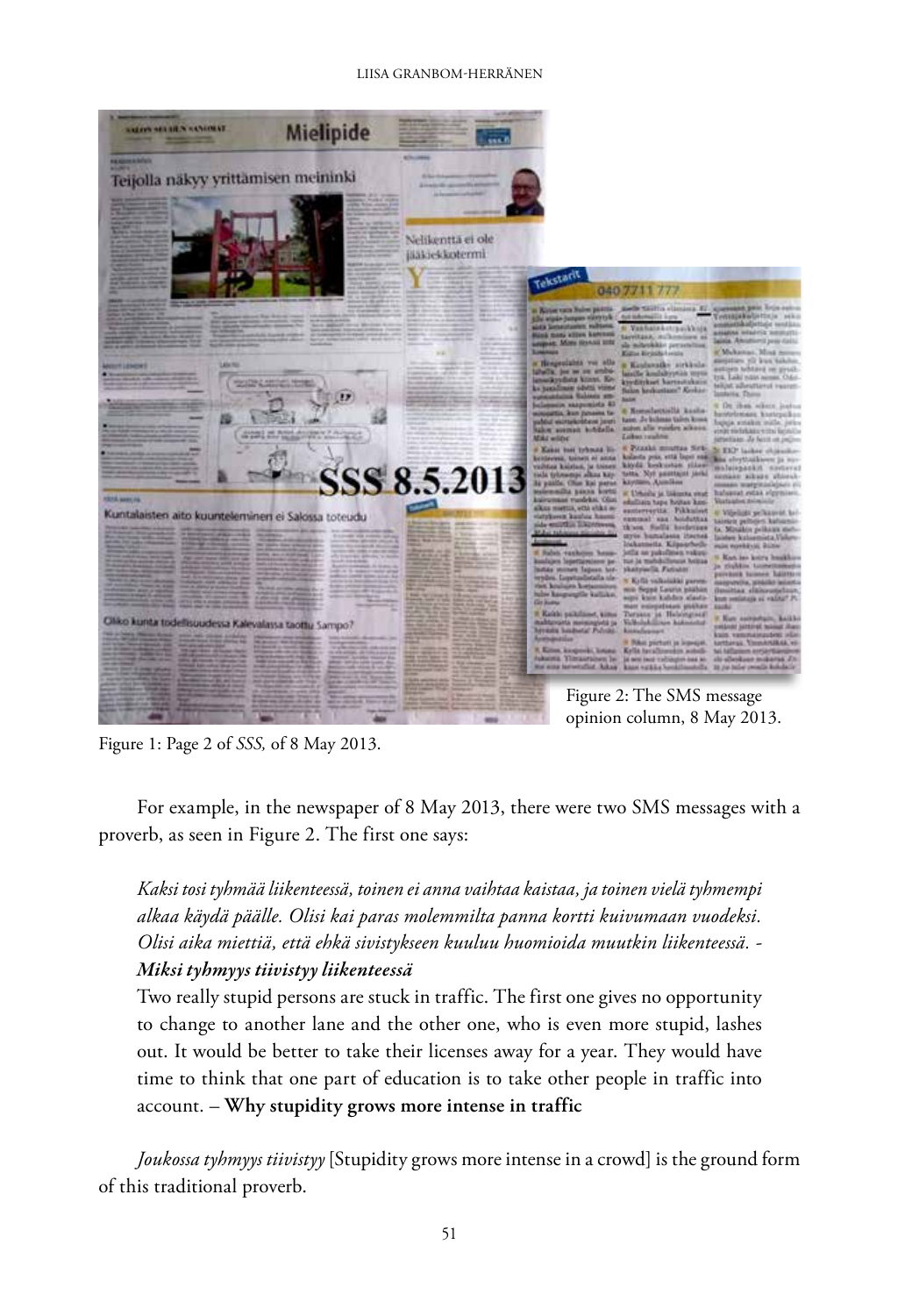The second one says:

*Kiitos, kaupunki, lomautuksista. Ylimääräinen loma aina tervetullut. Aikaa itselle nauttia elämästä. - Ei työ tekemällä lopu*

Thank you, town, for the temporary dismissals. The extra holiday is always welcome. You'll have time to life. – **Work will not run out by doing**

*Ei työ tekemällä lopu* [Work will not run out by doing] is a traditional proverb (as well as a proverb proper).

I have used mixed methods, even though the emphasis is put on qualitative research. The central research method is content analysis, which is understood as a cluster of methods connected with conclusions based on theoretical analyses (Granbom-Herranen 2010a). Content analysis is commonly used with existing text material such as texts in newspapers (Grönfors 1982) and it differs from discourse analysis, which also concentrates on communication in the written form (Jussila et al. 1992). The SMS messages in the column do not form the kind of a direct dialog or communicativeness that is required by discourse analysis.

I have divided the content analysis into phases. During the first phase, in May 2012 and May 2013, I acquainted myself with the newspaper as a whole. Proverbs in newspapers have been approached from the reader's point of view, and in practice this means I read them daily the way all newspaper readers do. In the second phase, I defined the working concept of proverb for contemporary Finnish use. I focused on the units consisting of a sentence or a part of a sentence (see Granbom-Herranen 2014b). The third phase concerned identifying the proverbial utterances in the SMS messages. For identification purposes, besides my knowledge of paremiology, I used Grice's cooperative principle (Grice 1975), leaning on the fact that all proverbial expressions in some way violate one or more categories in Grice's cooperative principle and in discourse they function like Badiou's event (Badiou 2009). In this phase I identified and recorded all kinds of proverbial expressions, including phrases and idioms. The context was analysed to help to identify proverbs in the texts as the meanings of the proverbs came from their context. The categorisation gives an idea about the quantity and shows whether a proverb is common or rare. In this phase, I excluded expressions that were not to be considered as proverbs even in the framework of the loose definition of proverbs, which also comprises the references to proverbs as well as possible proverbs. The expressions were combined with the context<sup>16</sup> and were examined via the ground form of the proverb, which might be called the proverb proper behind an utterance. Phase four involved the classification of the proverb material.

<sup>&</sup>lt;sup>16</sup> The context of a proverb in an SMS message consists of the idea of the SMS message, the opinion column (including previous days), news in the paper (including previous days) and activities in society; these factors are used to determine the reasons for sending the SMS-message with a proverb.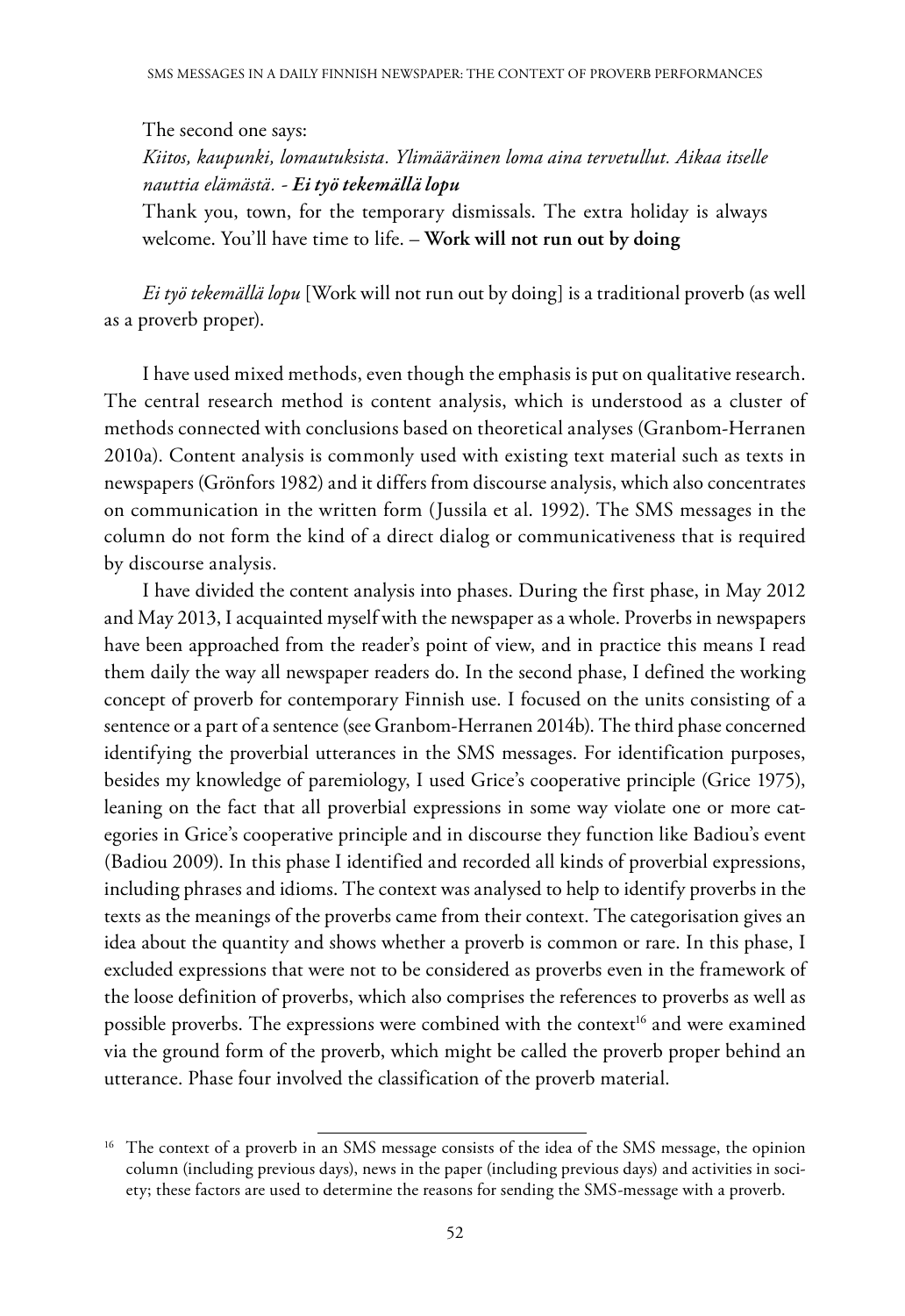Most of the proverbs occurred only once in these periods. Five proverbs occurred or were referred to twice. One and the same proverb was used or referred to, at most, three times. The ground forms of proverbs were as given below:

*Elä ja anna muidenkin elää* [Live and let other people live] (*SSS* 24.5.2013; *SSS* 25.5.2013; *SSS* 26.5.2013) *Tasan ei käy onnen lahjat* [The gifts of luck are not equally divided] (*SSS* 1.5.2013; *SSS* 9.5.2013; *SSS* 10.5.2013) *Tosi on* [True it is] (*SSS* 7.5.2012; *SSS* 8.5.2013; *SSS* 21.5.2013)

The last one, *Tosi on*, is a modern expression originating from the slogan from the 1980s<sup>17</sup> of former very national Finnish bank, Kansallispankki.<sup>18</sup> This expression is used here as a modern proverb, since it is seen as a meaning-carrying unit with a reference point. It gains significance from the fact that there is a strong connection between the expression and the idea that could be called "his master's voice". In other words, what is said is said with the authority given by property. What is said is supposed to be taken as truth ("True it is") and should not be questioned.

Among those referred to twice, there was one Bible quotation (the only one in this material). The second reference to the quotation from the Bible was an answer to the SMS message using the same quotation. *Anna heille anteeksi, sillä he eivät tiedä, mitä he tekevät* [Forgive them, for they know not what they do] is the ground form of the kernel of this Bible quotation.

The Bible quotation in its entirety says: *Mutta Jeesus sanoi: "Isä, anna heille anteeksi, sillä he eivät tiedä, mitä he tekevät" (Luuk. 23:34)* [And Jesus said, Father, forgive them, for they know not what they do. (Luke 23:34)]

The first SMS message is as follows: *Annan anteeksi niille jotka sormella osoittelevat ja perättömiä juoruja levittävät, sillä he eivät tiedä mitä tekevät.* – *Itsellä helpompi olla* (*SSS* 20.5.2013) **I forgive them** who point a finger and spread cock-and-bull gossip**, for they know not what they do**. – It is easier for me to live

<sup>&</sup>lt;sup>17</sup> The commercial can be seen at: https://www.youtube.com/watch?v=mKKrz6bwIEg

<sup>18</sup> *Kansallis-Osake-Pankki* (*KOP*) was a Finnish commercial bank operating from 1889 to 1995. In the 1980s, it was called *Kansallispankki* [National Bank]. It was created by the Fennoman movement as a Finnish language alternative to the largely Swedish language bank, *Suomen Yhdyspankki* https:// en.wikipedia.org/wiki/Suomen\_Yhdyspankki (the Swedish name of the bank is *Föreningsbanken i Finland*). The two banks were merged in 1995 to form Merita Bank, which was later merged with Swedish *Nordbanken* to form the still existing Nordea. https://en.wikipedia.org/wiki/Kansallis-Osake-Pankki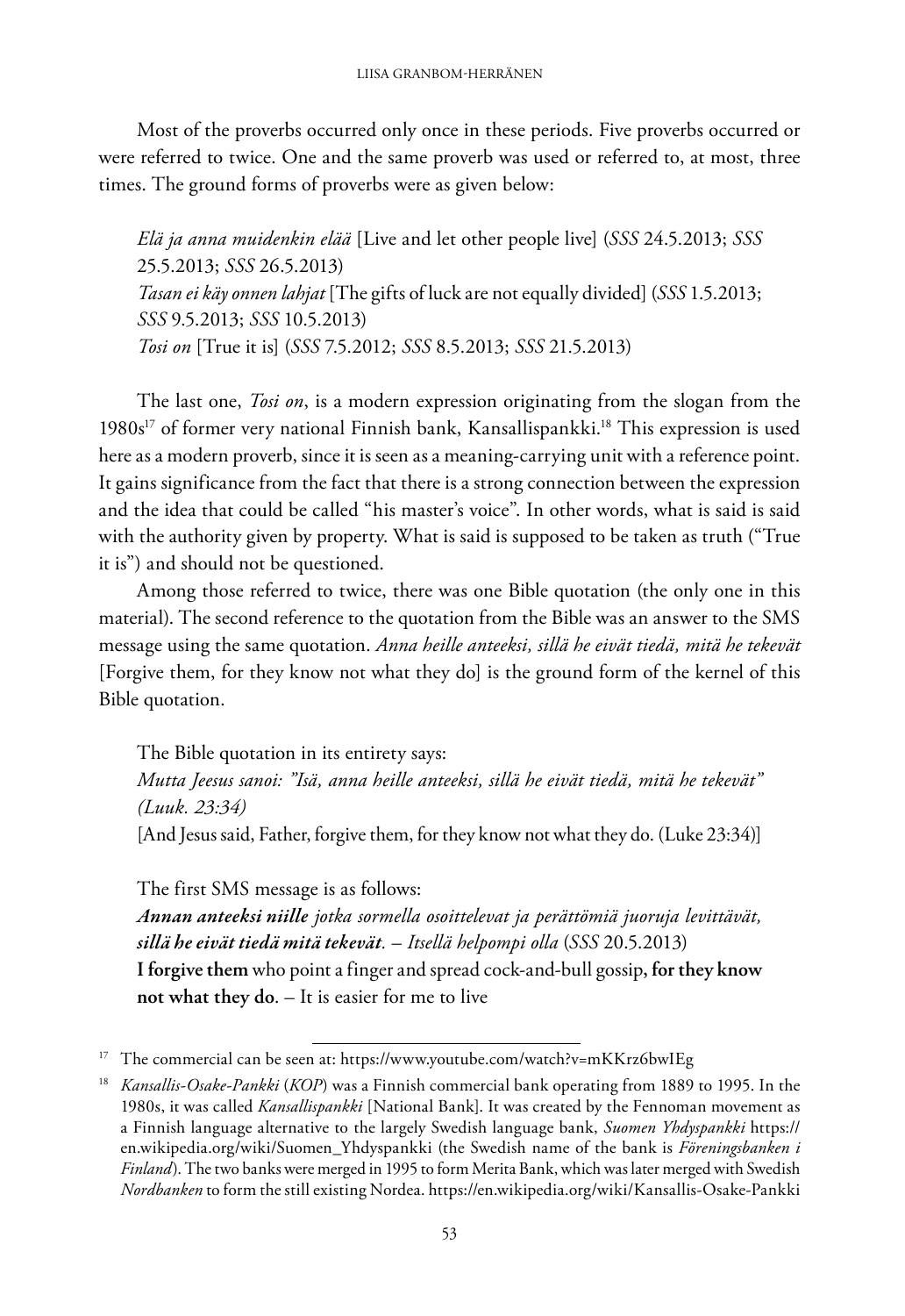The second one is the answer to the first message: *Itsellä helpompi olo. Minä en anna perättömien juorujen puhujille anteeksi. Kyllä tietävät mitä tekevät. Tietämättömyys antaa ihmisille paljon luultavaa.* – *Tieto ja luulo* (*SSS* 27.5.2013) It is easier for me to live. **I do not forgive** the speakers of cock-and-bull gossip.

**They know what they do**. Lack of awareness gives people a lot to believe. – Knowledge and belief

The second SMS message includes a reference to a traditional proverb with the ground form *Luulo ei ole tiedon väärti* [Belief is not knowledge].

I speak of the paradox of proverbs when we are looking at the possible proverbs that are utterances which might be considered to be proverbs in the future rather than today. For example, many definitions for a proverb say that it is an old expression. Yet, it is difficult to know which contemporarily used expressions will still be around decades from now. It is a challenge to define a modern or future proverb, or to recognize potential proverbs before they actually become proverbs. The difficulty consists in the fact that when collecting these expressions, we cannot know which ones will last. It also means that there ought to exist a clear and handy understanding of proverbs, including old and traditional ones as well as contemporary, modern ones and future ones. (Granbom-Herranen et al. 2015; Granbom-Herranen 2016.) By not allowing for the inclusion of potential proverbs, the existing definition does not support research of proverbs in present-day contexts (Grzybek 1987: 40). The paradox is that old proverbs are recognizable, but modern or future ones are not. One can easily come to the conclusion that there are no modern proverbs, as no one can tell which expressions will become established in that way. Indeed, how is it possible to look for expressions that cannot be defined or determined even if they exist? How can a new or future proverb be defined or potential proverbs be recognized before they are actually proverbs? As mentioned at the beginning of article, collecting any kind of cultural unit means participating in an ongoing discourse in the culture in which they are used, as well as in a broader context. In the same way, as the past is a combination of social, economic, geographical and other cultural factors, the present is a unique creation of those remnants of the past. The challenge in collecting contemporary proverbs consists in finding them. The same challenge is met in all folkloristic studies: old traditions are known but when they appear in the middle of contemporary traditions, they are so obvious that they might be unnoticeable and the future traditions may still be unknown.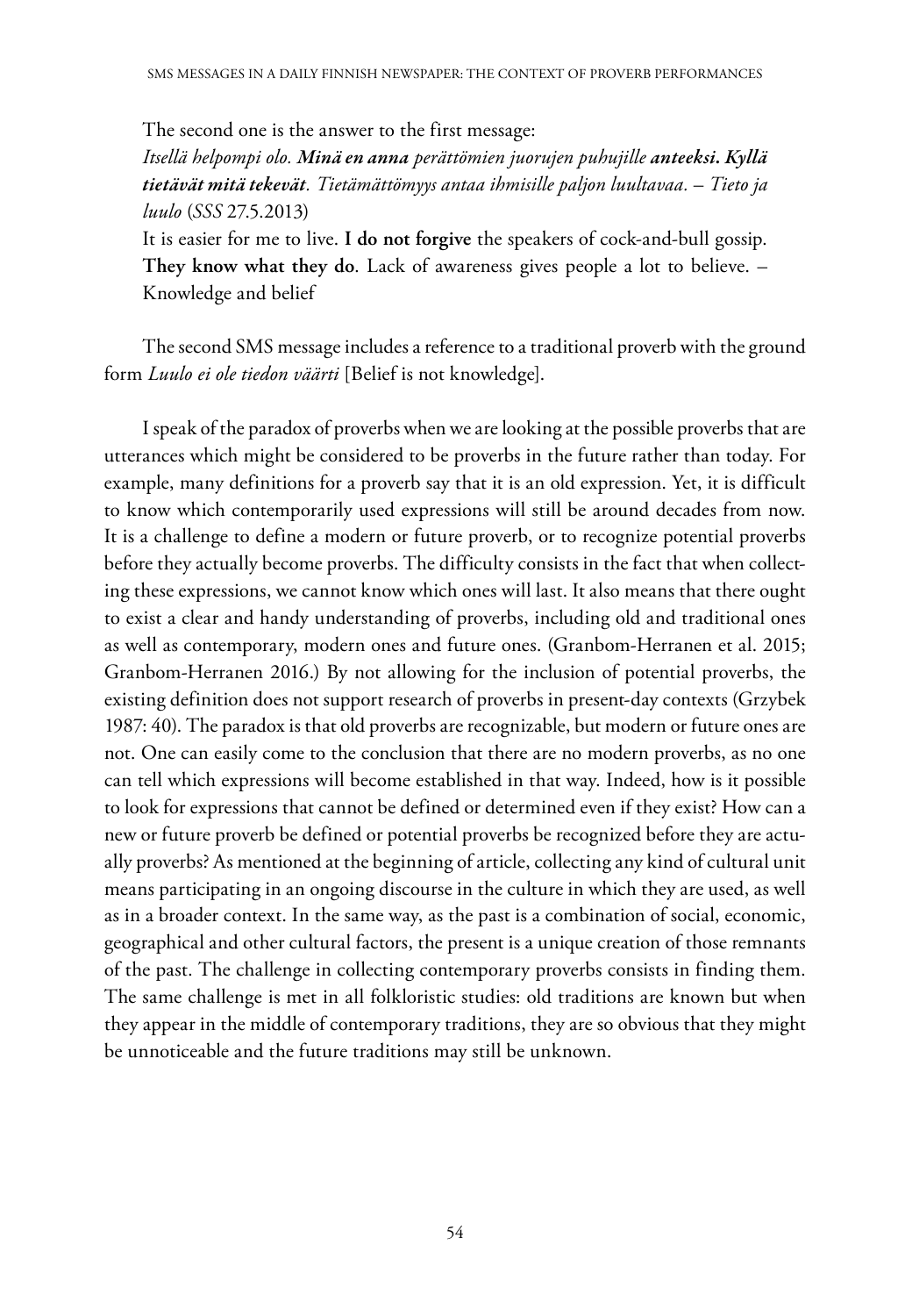### **CONCLUSIONS**

The column for letters to the editor in the form of SMS messages includes contemporary proverbs, that is to say, traditional proverbs, modern proverbs, Bible quotations and references to them. Defining the concepts *traditional proverb* and *modern proverb* is challenging. The most important factor is to follow the chosen definition in one study. Even if it might be valid only within the study at issue, it provides information for further research. The easiest way is to point out references to traditional proverbs because once the ground forms of proverbs are defined, the references are quite easy to recognize. As mentioned above, it is quite a challenge to recognize potential proverbs before they actually are considered to be proverbs. The paradox is that old proverbs are recognizable, but contemporary or future ones are not. One can easily come to the conclusion that there are no new proverbs, as no one can tell which expressions will become established in that way. With regards to performance, no fundamental differences actually exist between oral use and use in colloquial written language. The presentational characteristic does not disappear when such utterances are shifted into a new environment. Traditional proverbs, references to proverbs, modern proverbs and Bible quotations are used in written vernacular Finnish.

The urban lifestyle has caused changes to the modern Finnish proverb tradition. Most Finnish proverbs still use agrarian language, although today they are often used in a new context with a new meaning. Proverbs are not always similar to their predecessors; earlier oral tradition has found a place in the colloquial written language because these days the native Finnish-speaking population of Finland can read and write Finnish. This has changed the position of proverbs in the Finnish language. When a proverb is used, the authority of the earlier proverb speaker might be expressed too. However, this statement is unclear in the urban tradition and is not pedagogically oriented. In any case, the earlier speaker does not have to come from the distant past. The earlier speaker is somebody who has used the proverb but this has nothing to do with the invoker of the proverb.<sup>19</sup>

In spite of many changes in recent decades to the Finnish society and lifestyle, proverbs still belong to everyday use and communication. In Finnish, the written colloquial language has taken its place alongside the spoken one. There are some discrepancies as well as similarities between proverbs in everyday life, proverbs in the media and proverbs in literature. Nevertheless, despite many changes in life and everyday practices, it can be said without any hesitation that Finnish proverbs also appear in contemporary Finnish language and they have their place as a part of Finnish communication. They are not relics of an ancient time. Proverbs are still used as rhetorical tools of powerful speech or vernacular writing, and this is why readers of newspapers encounter them daily. Proverbs are alive as

<sup>&</sup>lt;sup>19</sup> Taylor does not take into account only old and existing proverbs, but he also points out that a proverb can be either an old or a new comment; yet, the circumstances make the proverb widespread and well-known (Taylor 1981: 3−8).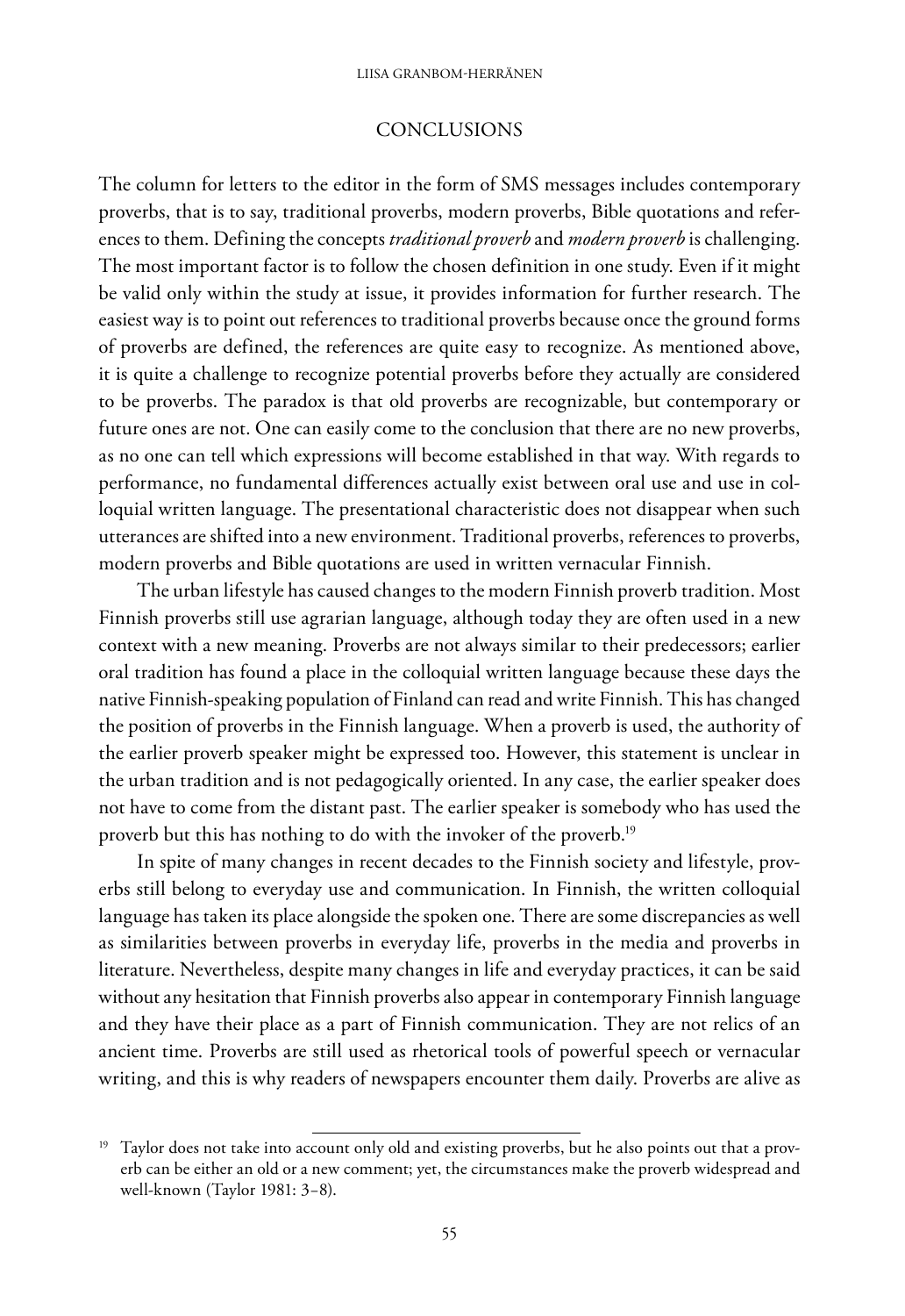long as they are used or referred to in everyday communication which takes place within a group or between some of them. Proverbs, including traditional and modern ones as well as proverbs like Bible quotations, still have their place urban and new technology environments. This means that when we look for proverbs in speech and texts like speech, we must look at proverbs, shortened proverbs, or references and allusions to some proverbs.

On one hand, the results of these periods in *Salon Seudun Sanomat*, a Finnish regional newspaper, (one week in 2012 and one month in 2013) differ from previous studies. For example, there were hardly any proverbs with markers different from those found by Čermák (2005) or Risto Järv (1999). Moreover, in a co-operative study between Estonia, Finland and Slovenia (Granbom-Herranen & Babič & Voolaid 2015) we found some examples of this kind of target-orientated use of expressions. This might be explained by the fact that the majority of proverbs with markers gleaned from interviews and SMS messages as letters to the editor do not use the rhetoric of interview. On the other hand, the results of SMS messages from these periods correspond to many conclusions of the previous research.<sup>20</sup> When it comes to proverbs used in SMS messages, it is obvious that traditional proverbs are acquiring new forms, proverbs (traditional and/or modern) are combined, traditional proverbs are to be found with new connections, modern proverbs are created by using traditional proverbs, and traditional proverbs are transformed, sometimes as parodies of old traditional expressions. Finnish vernacular proverbs belong to everyday use and communication, although the context for proverbs has changed over a period of one century.

The study was supported by University of Turku and the Finnish Cultural Foundation's Varsinais-Suomi Regional Fund.

#### **SOURCES**

*PE85 = Perinne elämässäni – kilpakirjoitus 1985* [Tradition in my life – writing competition 1985] Suomalaisen Kirjallisuuden Seuran kansanrunousarkisto [The Folklore Archives of the Finnish Literature Society in Helsinki, Finland]

*SSS* = *Salon Seudun Sanomat*, Finnish daily newspaper from 7 May to 13 May in 2012 and from 1 May to 31 May 2013 published SMS-messages and year 2006 sent SMS-messages

<sup>20</sup> On one hand, proverbs and newspapers (Babič 2013; Granbom-Herranen 2013b, 2015; Lauhakangas 2013; Voolaid 2013; Granbom-Herranen et al*.* 2015); on the other hand, SMS-messages in newspapers (Granbom-Herranen 2011, 2013b, 2014a, 2014b).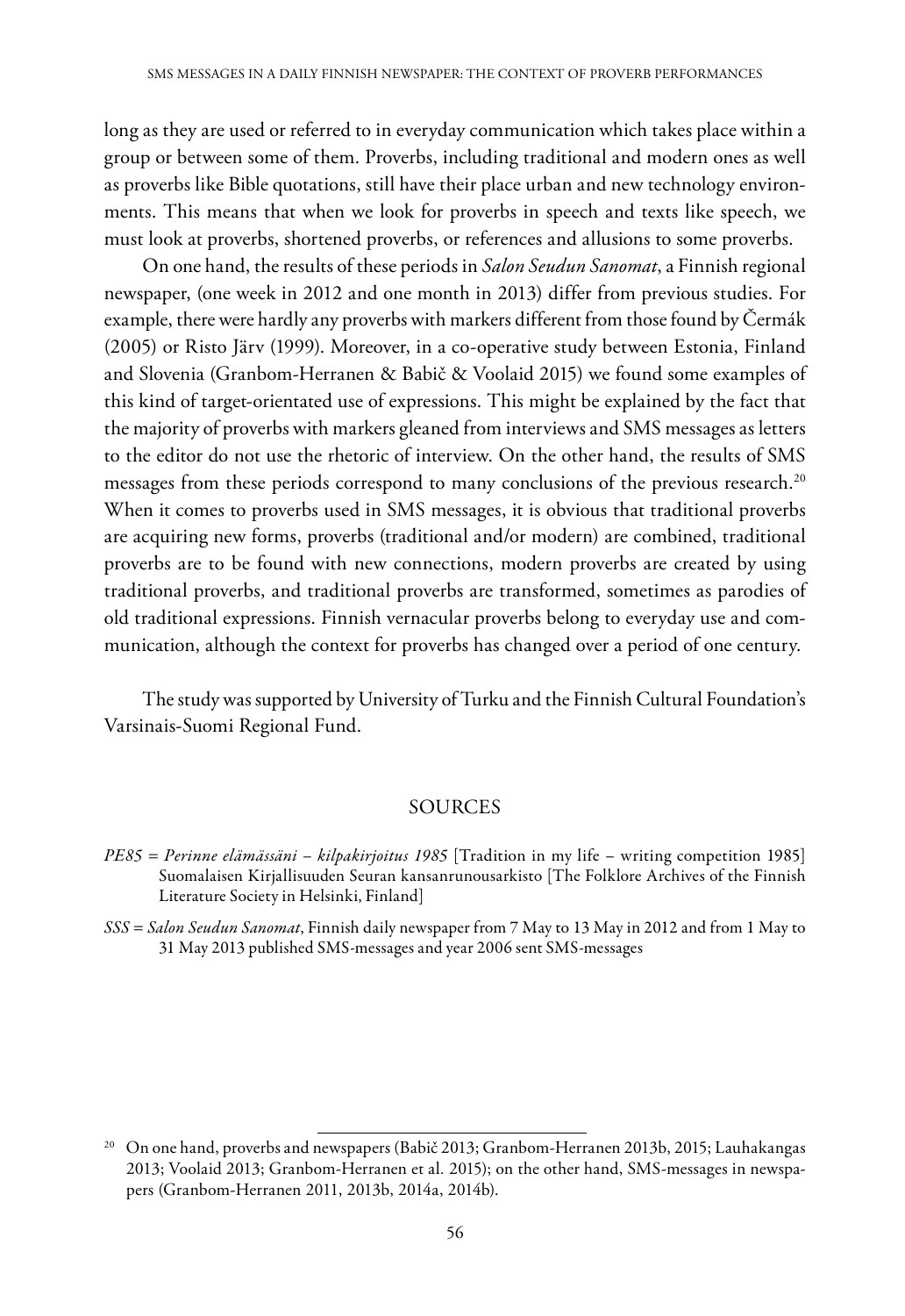#### **REFERENCES**

- Arora, Shirley L. 1994. The Perception of Proverbiality. In: Wolfgang Mieder (ed.), *Wise Words: Essays on the Proverb*. New York: Garland Publishing, 3–29.
- Babič, Saša 2013. The Use of Proverbs in Slovene Language (The Newspaper Project). In: Rui J. B. Soares & Outi Lauhakangas (eds.), *6th Interdisciplinary Colloquium on Proverbs.* Tavira: IAP–AIP, 426–435.
- Badiou, Alain 2009. *Being and Event*. New York: Continuum.
- Bauman, Richard 1992. *Folklore, Cultural Performances, and Popular Entertainments*. New York, Oxford: Oxford University Press.
- Bauman, Richard & Briggs, Charles L. 1990. Poetics and Performance as Critical Perspectives on Language and Social Life. *Annual Review of Anthropology* 19, 59–88.
- Briggs, Charles L. 1985. The Pragmatics of Proverb Performances in New Mexican Spanish. In: *American Anthropologist* vol. 87, 793–810.
- Briggs, Charles L. 1988. *Competence in Performance*. Philadelphia: University of Pennsylvania Press.
- Carson Williams, Fionnuala 2009. Proverbial Expressions, the Local Press and the Current "Troubles" in Northern Ireland. In: Mare Kõiva (ed.), *Media and Folklore: Contemporary Folklore IV.* Tartu: ELM Scholarly Press, 216–238. [http://www.folklore.ee/rl/pubte/ee/cf/cf4/CF4\\_Williams.pdf](http://www.folklore.ee/rl/pubte/ee/cf/cf4/CF4_Williams.pdf)
- Chlosta, Christoph & Grzybek, Peter & Stankovič-Arnold, Zorica & Steczka, Andreas 1993. Das Sprichwort in der uberregionalen Tagespresse: Eine systematische Analyse zum Vorkommen von Sprichwörtern in den Tageszeitungen , Die Welt', , Frankfurter Allgemeine Zeitung' und , Suddeutsche Zeitung'. *Wirkendes Wort: Deutsche Sprache und Literatur in Forschung und Lehre* 43 (3), 671–695.
- Čermák, František 2005. Text Introducers of Proverbs and Other Idioms. In: *Phraseologismen als Gegenstand sprach- und kulturwissenschaftlicher Forschung*, 57−77.
- Dundes, Alan 1981. On the Structure of the Proverb. In: Wolfgang Mieder & Alan Dundes (eds.) The Wisdom of many. Essays on the *Proverb*. New York & London: Garland Publishing, 43–64.
- Ferretti, Todd R. & Schwint, Christopher A. & Katz, Albert N. 2007. Electrophysiological and Behavioral Measures of the Influence of Literal and Figurative Contextual Constraints on Proverb Comprehension. *Brain and Language* 101 (1), 38–49.
- Frege, Gottlob 2000. On the scientific justification of a conceptual notation. Gottlob Frege (ed.): *Conceptual notation and related articles*. Oxford: Clarendon Press, 83–89.
- Granbom-Herranen, Liisa 2008. *Sananlaskut kasvatuspuheessa. Perinnettä, kasvatusta, indoktrinaatiota?* [Proverbs in pedagogical discourse. Tradition, upbringing, indoctrination?] Jyväskylä Studies in Education, Psychology and Social Research 329. University of Jyväskylä. (includes a summary in English). [online]<http://urn.fi/URN:ISBN:978-951-39-3111-7>last accessed on 18 Dec, 2015.
- Granbom-Herranen, Liisa 2010a. Menetelmät monitieteellisen tutkimuksen haasteena [Multidisciplinary Research Is a Challenge for Research Methods]. *Elore* 17 (2): 68−78. http://www.elore.fi/arkisto/2\_10/herranen\_2\_10.pdf, last accessed on 15 March, 2015.
- Granbom-Herranen, Liisa 2010b. How Do Proverbs Get Their Meanings? The Model of Interpretation Based on a Metaphor Theory. *Białostockie Archiwum Językowe* no. 10: 47−67. https://jyx.jyu.fi/ dspace/handle/123456789/37115 last accessed on 18 Dec, 2015.
- Granbom-Herranen, Liisa 2011. Proverb a Literal Phrase And a Part of Everyday Speech. In: Antonio Pamies, Juan de Dios Luque Durán & Patricia Fernández Martín (eds.) *Paremiología y herencia cultural.* Granada: Granada Lingvistica, 285−294.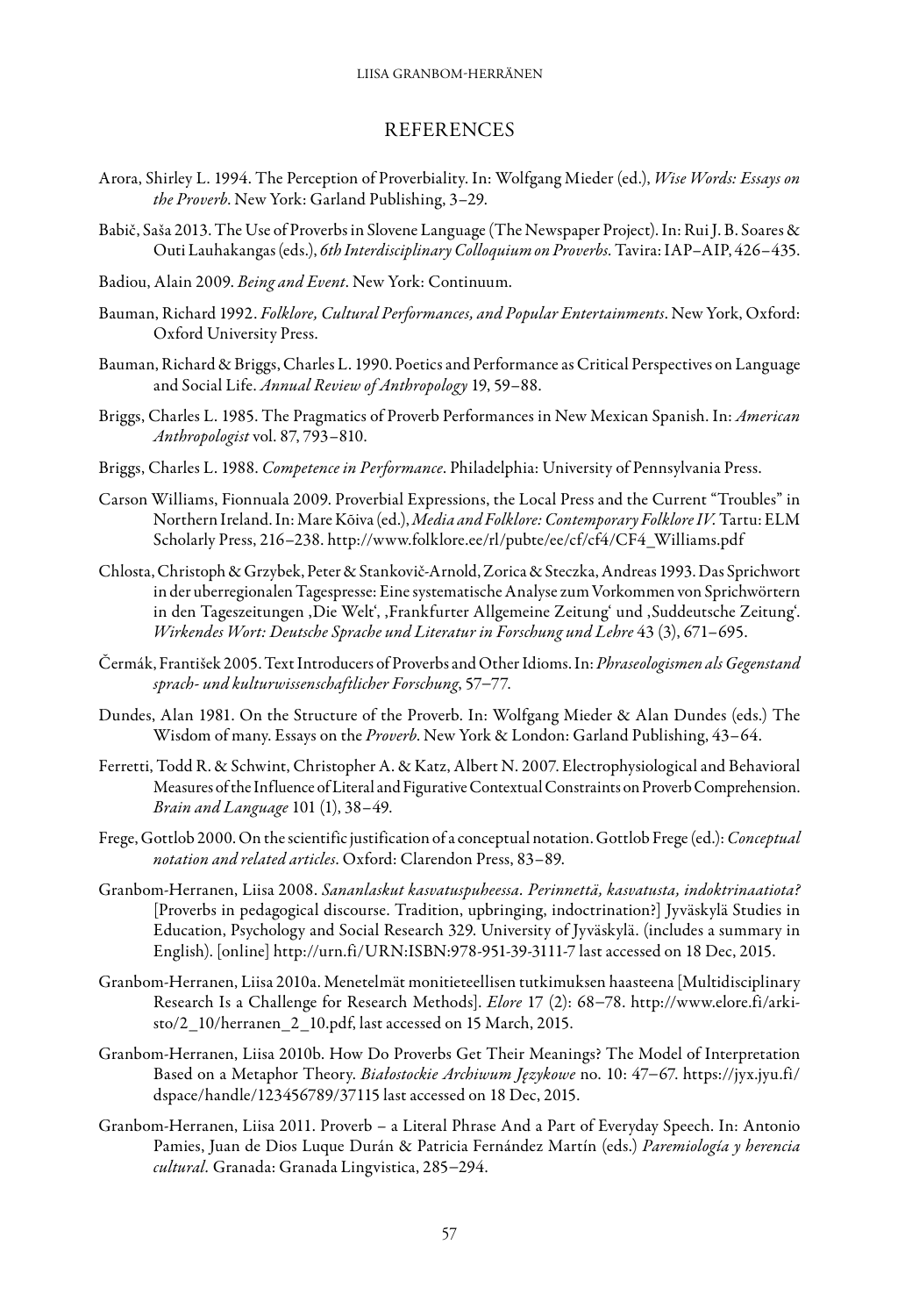- Granbom-Herranen, Liisa 2013a. *Some Theoretical Aspects of Processes Behind the Meanings of Proverbs and Phrases.* In: Joanna Szerszunowicz & Bogusław Nowowiejski & Katsumasa Yagi & Takaaki Kanzaki (eds.) Intercontinental Dialogue on Phraseology 2: *Research on Phraseology Across Continents* 2. Białystok: The University of Bialystok Publishing House, 372–388.
- Granbom-Herranen, Liisa 2013b. "Newspapers are the Schoolmasters of the Common People." Some Paremiological Notes of Proverbs in a Finnish Newspaper. In: Rui J.B. Soares & Outi Lauhakangas (eds.) *6th Interdisciplinary Colloquium on Proverbs*. Tavira: AIP-IAP 315–328.
- Granbom-Herranen, Liisa 2013c. Stat, kyrka och familj: innehållet i allmogebarns uppfostran i Finland i början av 1900-talet [Upbringing of common people's children in early 20th-century Finland: church, society, family and the contents of targets] In: *Barn* (Norwegian Centre for Child Research), vol 31, 3/2013, 55–68.
- Granbom-Herranen, Liisa 2014a. Beyond understanding: how proverbs violate Grice's cooperative principle. In: Anneli Baran & Liisi Laineste & Piret Voolaid (eds.) *Scala Naturae. Festschrift in Honour of Arvo Krikmann*. Tartu: ELM Scholarly Press, 107–120.
- Granbom-Herranen, Liisa 2014b. "SMS-messages context for traditional and modern proverbs". In: Vida Jesenšek & Dmitrij Dobrovol'skij (eds.) *Phraseologie und Kultur / Phraseology and Culture*. ZORA 96, 367–381.
- Granbom-Herranen, Liisa 2015. Some paremiological notes of proverbs in three Finnish newspapers. In: Rui J. B. Soares & Outi Lauhakangas (eds.) *8th Interdisciplinary Colloquium on Proverbs*. Tavira: International Association of Proverbs, 404–415.
- Granbom-Herranen, Liisa 2016. *Proverbial expressions and cultural context in archive materials*. In: Joanna Szerszunowicz & Bogusław Nowowiejski & Katsumasa Yagi & Takaaki Kanzak (eds.) Intercontinental Dialogue on Phraseology 3: Linguo-Cultural Research on Phraseology. Bialystok: University of Bialystok Publishing House, 503–518.
- Granbom-Herranen, Liisa & Babič, Saša & Voolaid, Piret 2015. Proverbial Expressions in Newspapers. Comparative Study in Estonia, Finland and Slovenia. Traditiones: zbornik Instituta za slovensko narodopisje in Glasbenonarodopisnega inštituta ZRC SAZU = Acta Instituti ethnographiae et Instituti ethnomusicologiae Slovenorum, 44/3, 5−32.
- Grice, H. P. 1975. Logic and Conversation. In: Peter Cole & Jerry L. Morgan (eds.), *Syntax and Semantics 3: Speech Acts*. New York: Academic Press, 41–58.
- Grzybek, Peter 1987. Foundations of Semiotic Proverb Study. *Proverbium. An International Yearbook of Proverb Scholarship* 4: 39–85.
- Grönfors, Martti 1982. *Kvalitatiiviset kenttätyömenetelmät*. Porvoo: WSOY.
- Headland, Thomas N. 1990. Introduction. A Dialogue Between Kenneth Pike and Marvin Harris on Emics and Etics. In: Thomas N. Headland & Kenneth L. Pike & Marvin Harris, Marvin (eds.) *Emics and Etics. The Insider/Outsider Debate*. Frontiers of Anthropology 7. Newbury Park: Sage, 13−27.
- Honko, Lauri 1989. Folkloristic Theories of Genre. In: Anna-Leena Siikala (ed.) *Studies in Oral Narrative*. Studia Fennica 33. Helsinki: Suomalaisen Kirjallisuuden Seura, 13−28.
- Jussila, Juhani & Montonen, Kaisu & Nurmi, Kari 1992. Systemaattinen analyysi kasvatustieteiden tutkimusmenetelmänä. In: Terttu Gröhn & Juhani Jussila (eds.) *Laadullisia lähestymistapoja koulutuksen tutkimuksessa*. Helsinki: Yliopistopaino, 157–208.
- Järv, Risto 1999. Is Providing Proverbs a Tough Job?: References to Proverbs in Newspaper Texts. *Folklore*  10: 77–107. http://folklore.ee/folklore/vol10/pdf/rjrv.pdf, last accessed on 15 March, 2015.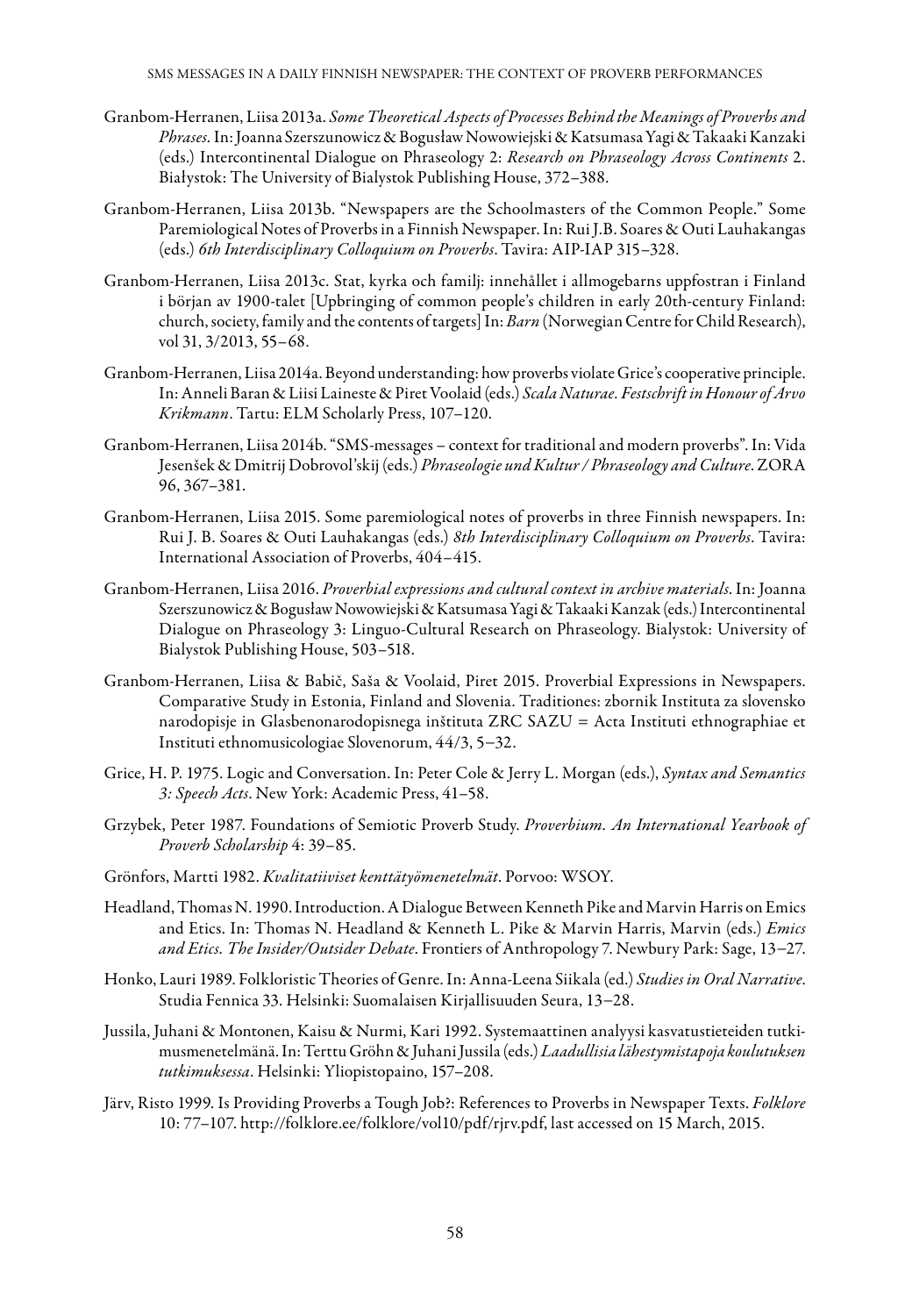- Krikmann, Arvo 2005. Delfi peldikusein voi aardelaegas [Comments at the Internet Portal *Delfi*  Toilet Wall or Treasure Box?]. www.folklore.ee/Haldjas10/ppts/KrikuDelfi.ppt, last accessed on 15 March, 2015.
- Kuusi, Matti (ed.) 1990 [1953]. *Vanhan kansan sananlaskuviisaus* [The Wisdom in Proverbs of the Ancient Folk]. Helsinki: WSOY.
- Lauhakangas, Outi 2013. Proverbs, Fragments and Modifications of Proverbs in the Most Widely Read Finnish Newspaper (The Newspaper Project). In: Rui J. B. Soares & Outi Lauhakangas (eds.), *6th Colóquio Interdisciplinar sobre Proverbios.* Tavira: IAP–AIP, 421–440.
- Laukkanen, Kari & Pekka Hakamies (eds.) 1997 (1978). *Sananlaskut* [Proverbs]. Helsinki: Suomalaisen Kirjallisuuden Seura.
- Lüthi, Max. 1970. Das Sprichwort in der Zeitung. *Proverbium* 15: 495–497.
- Mieder, Wolfgang 1971. Verwendungsmöglichkeiten und Funktionswerte des Sprichwortes in der Wochenzeitung (Untersuchung der Zeit für das Jahr 1971). *Muttersprache*, 83 (1973), 89−119.
- Mieder, Wolfgang 1993. *Proverbs Are Never Out of Season: Popular Wisdom in the Modern Age*. Oxford: Oxford University Press.
- Mieder, Wolfgang 2004. *Proverbs. A Handbook*. Westport, Connecticut & London: Greenwood Press.
- Mieder, Wolfgang 2008. *"Proverbs Speak Louder Than Words": Folk Wisdom in Art, Culture, Folklore, History, Literature, and Mass Media*. New York, Washington, D.C./Baltimore, Bern, Frankfurt am Main, Berlin, Brüssels, Vienna, Oxford: Peter Lang.
- Mieder, Wolfgang 2014. Futuristic Paremiography and Paremiology. *Folklore Fellows' Network*, No 44, 13–17. http://www.folklorefellows.fi/wp-content/uploads/FFNetwork\_44.pdf, last accessed on 15 August, 2016.
- Nirvi, R. E. & Lauri Hakulinen (eds.) 1953 (1948). *Suomen kansan sananparsikirja* [Book of Finnish Proverbs]. Porvoo: WSOY.
- Norrick, Neal R. 1985. *How Proverbs Mean. Semantic Studies in English Proverbs*. New York: Mouton.
- Piltz, Klaus Dieter 1989. Phraseologie in der (regionalen) Tageszeitung am Beispiel einer Ausgabe der Westdeutschen Allgemeinen Zeitung (=WAZ) vom Samstag / Montag, 30. Dez. 1989 / 1. Jan. 1990. In: Christine Palm (ed.) *Europhras 90. Akten der internationalen Tagung zur germanistischen Phraseologieforschung*. Uppsala: Acta Universitatis Upsaliensis, 1991, 181−209.
- Putnam, Hilary 1975. Meaning of meaning. In: Keith Gunderson (ed.) *Language, Mind and Knowledge*. Minnesota Studies in the Philosophy of Science VII. Minneapolis: University of Minnesota Press.
- Taylor, Archer 1981. The Wisdom of Many and the Wit of One. In: Wolfgang Mieder & Alan Dundes (eds.) 1981. *The Wisdom of many. Essays on the Proverb*. New York & London: Garland Publishing, 3–9.
- Voolaid, Piret 2013. On Paremiological Findings in the Estonian Daily Newspaper Postimees (Newspaper Project). In: Rui J. B. Soares & Outi Lauhakangas (eds.), *6th Interdisciplinary Colloquium on Proverbs*. Tavira: IAP-AIP, 291–303.
- Vygotski, Lev 1967. *Thought and Language,* Cambridge, MA: The MIT Press.